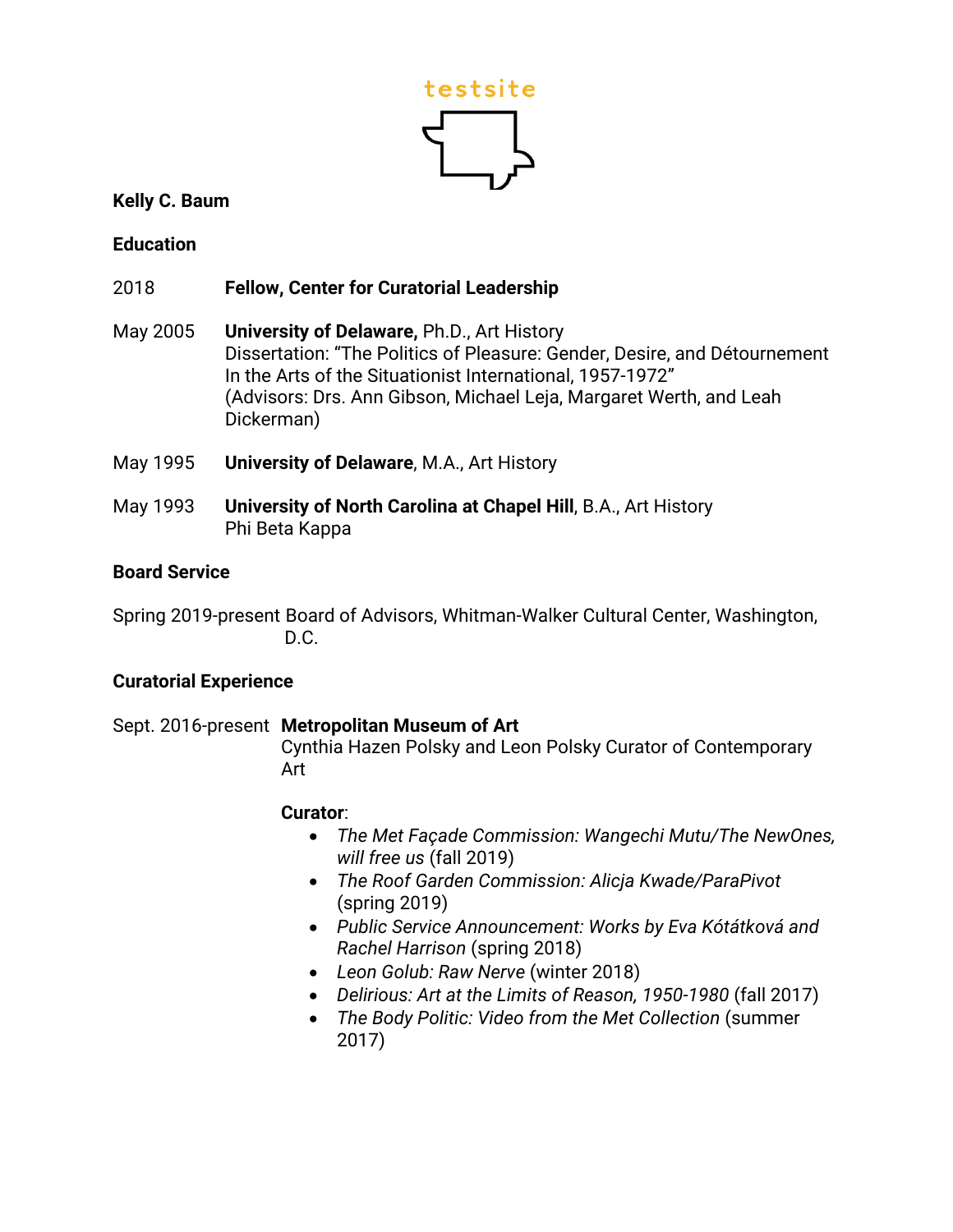

#### **Co-curator**:

- *Alice Neel: Painter as Radical Humanist, 1900-1984*  (upcoming, spring 2021) (with Randall Griffey)
- *Odyssey: Jack Whitten Sculpture, 1965-2016* (fall 2018) (with Katy Siegel and the Baltimore Museum of Art)

# July 2015-Sept. 2016 **Metropolitan Museum of Art**

Curator of Postwar and Contemporary Art

### **Curator**:

- *Alex Katz at the Met* (fall 2015)
- *Richard Tuttle: The Critical Edge* (spring 2016)

### **Co-Curator**:

• *Unfinished: Thoughts Left Visible* (with Andrea Bayer and Nicholas Cullinan) (spring 2016)

### July 2010-June 2015 **Princeton University Art Museum**

Haskell Curator of Modern and Contemporary Art

### **Curator**:

- *Collecting Contemporary: Herb and Lenore Schorr at Princeton* (summer 2015)
- *Rothko to Richter: Mark-Making in Abstract Painting from the Collection of Preston H. Haskell (*spring 2014; reviewed in *New York Times)*
- *Felix Gonzalez-Torres: Billboard Project* (fall 2013)
- *New Jersey as Non-Site* (fall 2013) [supported in part by a curatorial research grant from The Andy Warhol Foundation; reviewed in *New York Times, Newark Star-Ledger, Daily Princetonian*, and *Wall Street Journal*]
- *Doug Aitkin: migration (empire)* (fall 2010)
- *Nobody's Property: Art, Land, Space, 2000-2010* (fall 2010) [supported in part by a grant from the Elizabeth Firestone Graham Foundation; reviewed in *New York Times* and *Newark Star-Ledger*]

### **Curatorial Advisor**:

• Shahzia Sikander (2014-2015; art commission for Economics and International Programs Building, Princeton University)